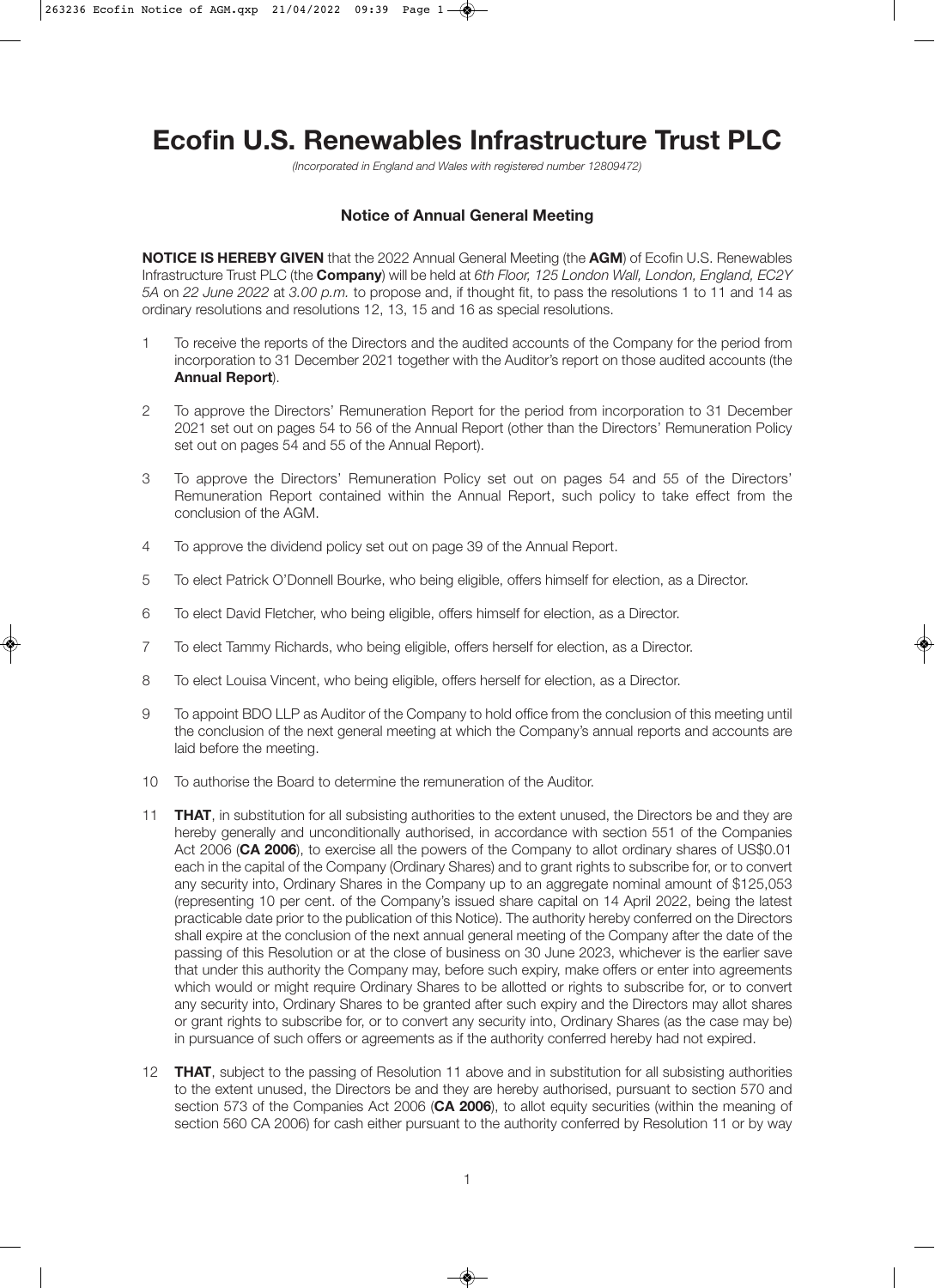of a sale of treasury shares, as if section 561(1) CA 2006 did not apply to any such allotment or sale, provided that this authority shall be limited to:

- (a) the allotment of equity securities or sale of treasury shares for cash in connection with an offer of, or invitation to apply for, equity securities:
	- (i) to ordinary shareholders in proportion (as nearly as may be practicable) to their existing holdings; and
	- (ii) to holders of other equity securities as required by the rights of those securities or as the Directors otherwise consider necessary,

and so that the Directors may impose any limits or restrictions and make any arrangements which they consider necessary or appropriate to deal with any treasury shares, fractional entitlements or securities represented by depositary receipts, record dates, legal, regulatory or practical problems in, or under the laws of, any territory or the requirements of any regulatory body or stock exchange or any other matter; and

(b) the allotment (otherwise than under paragraph (a) of this Resolution 12) of equity securities or sale of treasury shares up to an aggregate nominal amount of \$125,053,

and shall expire at the conclusion of the next annual general meeting of the Company after the passing of this Resolution or at the close of business on 30 June 2023, whichever is the earlier, save that the Company may, before such expiry, make offers or enter into agreements which would or might require equity securities to be allotted (and treasury shares to be sold) after such expiry and the Directors may allot equity securities (and sell treasury shares) in pursuance of such offers or agreements as if the authority conferred hereby had not expired.

- 13 **THAT** the Company be and is hereby generally and unconditionally authorised, for the purposes of section 701 of the Companies Act 2006 (**CA 2006**), to make market purchases (within the meaning of section 693(4) CA 2006) of ordinary shares of US\$0.01 each in the capital of the Company (**Ordinary Shares**) on such terms and in such manner as the Directors shall from time to time determine, provided that:
	- (a) the maximum aggregate number of Ordinary Shares hereby authorised to be purchased is 18,745,519 (representing 14.99 per cent. of the Company's issued share capital on 14 April 2022, being the latest practicable date prior to the publication of this Notice) or if less, 14.99 per cent. of the number of Ordinary Shares in issue as at the date of the passing of this Resolution;
	- (b) the minimum price (exclusive of expenses) which may be paid for an Ordinary Share is US\$0.01;
	- (c) the maximum price (exclusive of expenses) which may be paid for an Ordinary Share is the higher of (i) an amount equal to 105 per cent. of the average of the middle market quotations for an Ordinary Share (as derived from the London Stock Exchange Daily Official List) for the five business days immediately preceding the date on which that Ordinary Share is contracted to be purchased, and (ii) an amount equal to the higher of the price of the last independent trade of an Ordinary Share and the highest current independent bid on the trading venues where the purchase is carried out;
	- (d) the authority hereby conferred shall expire at the conclusion of the next annual general meeting of the Company after the passing of this Resolution or at the close of business on 30 June 2023, whichever is the earlier, unless previously revoked, varied or renewed by the Company in general meeting prior to such time; and
	- (e) the Company may at any time prior to the expiry of such authority enter into a contract or contracts under which a purchase of Ordinary Shares under such authority will or may be completed or executed wholly or partly after the expiration of such authority and the Company may purchase Ordinary Shares in pursuance of any such contract or contracts as if the authority conferred hereby had not expired.
- 14 **THAT** in addition to the authority contained in Resolution 11, the Directors be and they are hereby further generally and unconditionally authorised in accordance with section 551 of the Companies Act 2006 to exercise all the powers of the Company to allot up to 12,505,300 ordinary shares of US\$0.01 each in the capital of the Company (Ordinary Shares). The authority hereby conferred on the Directors shall expire at the conclusion of the next annual general meeting of the Company after the date of the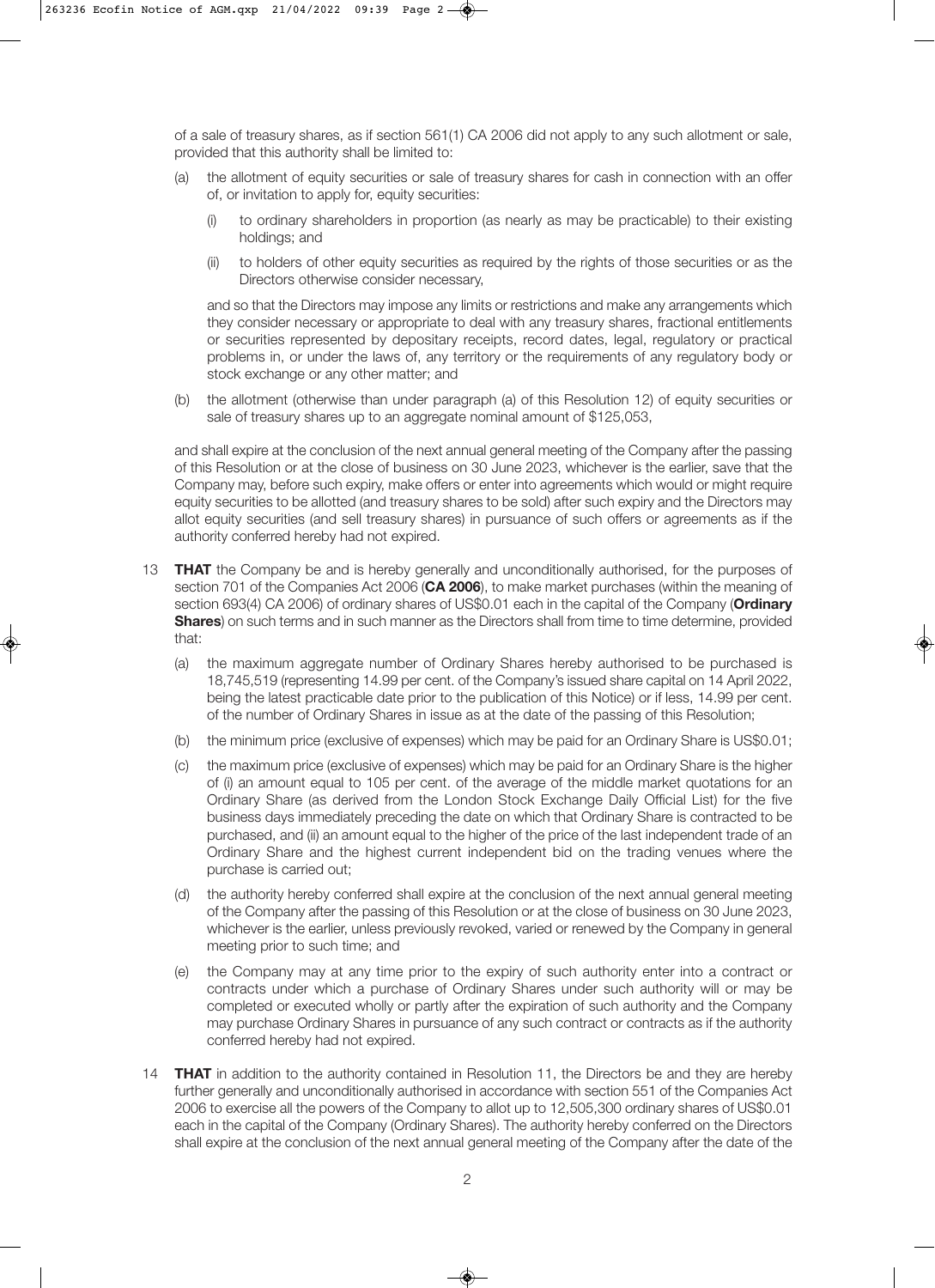passing of this Resolution 14 or at the close of business on 30 June 2023, whichever is the earlier, save that under this authority the Company may, before such expiry, make offers or enter into agreements which would or might require Ordinary Shares to be allotted or rights to subscribe for, or to convert any security into, Ordinary Shares to be granted after such expiry and the Directors may allot shares or grant rights to subscribe for, or to convert any security into, Ordinary Shares (as the case may be) in pursuance of such an offer or agreement as if the authority conferred hereby had not expired.

- 15 **THAT** in addition to the authority contained in Resolution 12, subject to the passing of Resolution 14 above, the Directors be and they are hereby further generally and unconditionally authorised, pursuant to section 570 and section 573 Companies Act 2006 (**CA 2006**), to allot equity securities (within the meaning of section 560 CA 2006) for cash either pursuant to the authority conferred by Resolution 14 or by way of a sale of treasury shares, as if section 561(1) CA 2006 did not apply to any such allotment or sale, provided that this authority shall:
	- (a) be limited to the allotment of equity securities, or sale of treasury shares, of up to an aggregate nominal amount of \$125, 053 (equivalent to approximately 12,505,300 ordinary shares of US\$0.01 each in the capital of the Company); and
	- (b) expire at the conclusion of the next annual general meeting of the Company after the passing of this Resolution 15 or at the close of business on 30 June 2023, whichever is the earlier (unless previously renewed, varied or revoked by the Company in general meeting), save that the Company may, before such expiry, make offers or enter into agreements which would or might require equity securities to be allotted (and treasury shares to be sold) after such expiry and the Directors may allot equity securities (and sell treasury shares) in pursuance of such offers or agreements as if the authority conferred hereby had not expired.
- 16 That a general meeting of the Company other than an annual general meeting may be called on not less than 14 clear days' notice, provided that this authority shall expire at the conclusion of the Company's next annual general meeting after the date of the passing of this Resolution 16.

Unless otherwise defined herein, capitalised terms used in this notice shall have the same meaning given to them in the Annual Report dated 14 April 2022 of which this Notice forms part.

By Order of the Board,

14 April 2022

## **Sanne Fund Services (UK) Limited**

Company Secretary

Registered office: 6th Floor, 125 London Wall, London EC2Y 5AS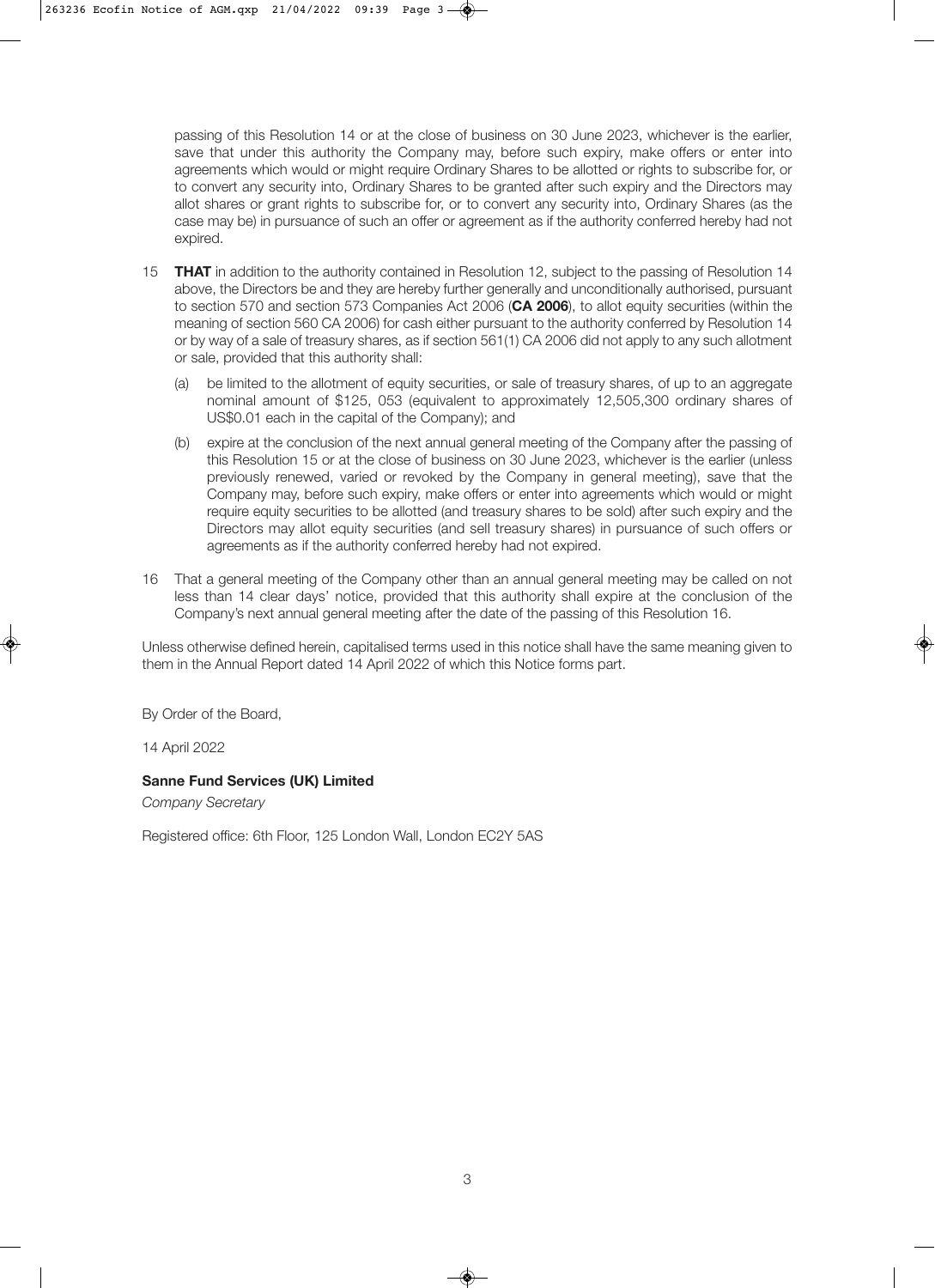## **NOTES**

- 1 A member is entitled to appoint one or more proxies to exercise all or any of the member's rights to attend, speak and vote at the meeting. A proxy need not be a member of the Company but must attend the meeting in person for the member's vote to be counted. If a member appoints more than one proxy to attend the meeting, each proxy must be appointed to exercise the rights attached to a different share or shares held by the member.
- 2 A Form of Proxy is provided with this Notice for members. If a member wishes to appoint more than one proxy and so requires additional Forms of Proxy, the member should photocopy the Form of Proxy or contact Computershare Investor Services PLC on +44(0) 370 873 5833. In such cases, members should indicate the number of ordinary shares in relation to which each proxy is authorised to act in the box below the proxy holder's name, indicating if the instruction is one of multiple instructions being given and, if the proxy is being appointed for less than the member's full entitlement, the number of ordinary shares in relation to which each such proxy is entitled to act. All proxy forms should be signed and returned together. To be valid, the Form(s) of Proxy and any power of attorney or other authority under which it is, or they are, signed (or a certified copy of such authority) must be received by post or (between the hours of 9.30 a.m. and 5.30 p.m. only) by hand at the Company's Registrar, Computershare Investor Services PLC, The Pavilions, Bridgwater Road, Bristol, BS99 6ZZ by no later than 3.00 p.m. on 20 June 2022. Completion and return of the Form(s) of Proxy will not preclude members from attending and voting in person at the meeting should they wish to do so.
- 3 You may, if you wish, register the appointment of a proxy or proxies, or voting instructions for the meeting, electronically in advance of the meeting by logging on to www.sharevote.co.uk. You will need to use a 24-digit number made up of your Voting ID, Task ID and Shareholder Reference Number printed on your Proxy Form. Full details of the procedure are given on the website. You are advised to read the terms and conditions of use. The proxy appointment and/or voting instructions must be received by Computershare Investor Services PLC no later than 3.00 p.m. on 20 June 2022. If you return both paper and electronic instructions, those received last by Computershare Investor Services PLC before 3.00 p.m. on 20 June 2022 will take precedence. Please note that any electronic communication sent to the Company or the Registrar that is found to contain a computer virus or other malware will not be accepted.
- 4 To change any proxy instructions, simply submit a new proxy appointment using the methods set out above. The time for receipt of proxy appointments set out above also applies in relation to any amended instructions. Any amended proxy appointment received after the relevant cut-off time will be disregarded.
- 5 Any person receiving a copy of this Notice as a person nominated by a member to enjoy information rights under section 146 of the Companies Act 2006 (**CA 2006**) (a **Nominated Person**) should note that the provisions in Notes 1-3 above concerning the appointment of a proxy or proxies to attend the meeting in person in place of a member, do not apply to a Nominated Person as only shareholders have the right to appoint a proxy. However, a Nominated Person may have a right under an agreement between the Nominated Person and the member by whom he or she was nominated to be appointed, or to have someone else appointed, as a proxy for the meeting. If a Nominated Person has no such proxy appointment right or does not wish to exercise it, he/she may have a right under such an agreement to give instructions to the member as to the exercise of voting rights at the meeting.

Nominated Persons are reminded that their main point of contact in terms of their investment in the Company remains the member who nominated the Nominated Person to enjoy information rights (or, perhaps the custodian or broker who administers the investment on their behalf). Nominated Persons should continue to contact that member, custodian or broker (and not the Company) regarding any changes or queries relating to the Nominated Person's personal details and interest in the Company (including any administrative matter). The only exception to this is where the Company expressly requests a response from a Nominated Person.

6 Only those members registered on the register of members of the Company at 3.00 p.m. on 20 June 2022 (or, if the meeting is adjourned, 48 hours before the time of the adjourned meeting) shall be entitled to attend and vote at the meeting in person in respect of the number of shares registered in their name at that time. Changes to the register of members after the relevant deadline shall be disregarded in determining the rights of any person to attend and vote at the meeting.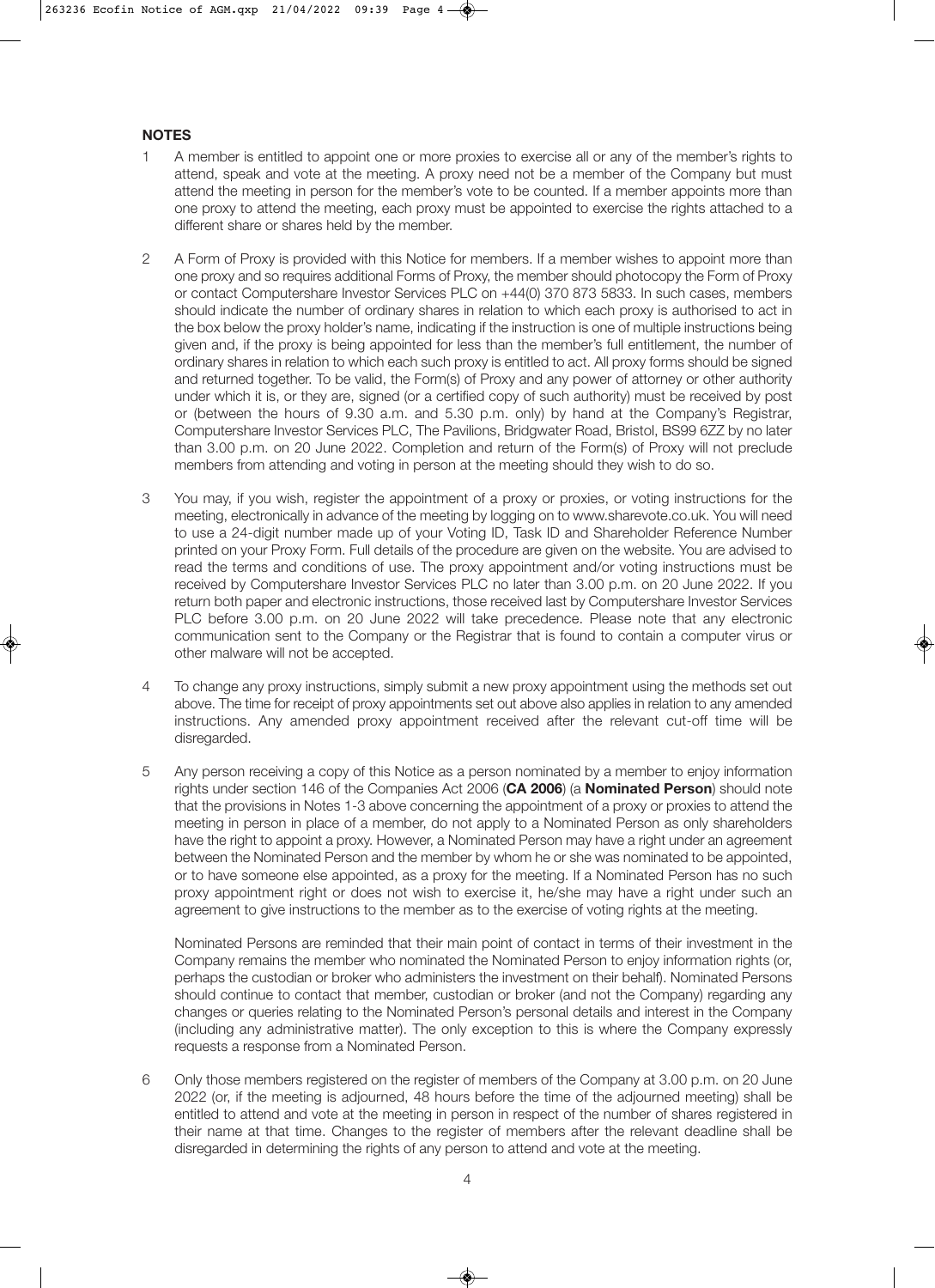- 7 CREST members who wish to appoint a proxy or proxies through the CREST electronic proxy appointment service may do so for the meeting and any adjournment(s) thereof by using the procedures described in the CREST Manual. CREST personal members or other CREST sponsored members, and those CREST members who have appointed a voting service provider(s), should refer to their CREST sponsor or voting service provider(s), who will be able to take the appropriate action on their behalf.
- 8 In order for a proxy appointment or instruction made using the CREST service to be valid, the appropriate CREST message (a **CREST Proxy Instruction**) must be properly authenticated in accordance with Euroclear UK & Ireland Limited's specifications and must contain the information required for such instruction, as described in the CREST Manual (available via www.euroclear.com/CREST). The message, regardless of whether it constitutes the appointment of a proxy, or is an amendment to the instruction given to a previously appointed proxy must, in order to be valid, be transmitted so as to be received by the issuer's agent (ID R026) by the latest time(s) for receipt of proxy appointments specified in Notes 2 and 3 above. For this purpose, the time of receipt will be taken to be the time (as determined by the time stamp applied to the message by the CREST Application Host) from which the issuer's agent is able to retrieve the message by enquiry to CREST in the manner prescribed by CREST. After this time, any change of instructions to proxies appointed through CREST should be communicated to the appointee through other means.
- 9 CREST members and, where applicable, their CREST sponsors or voting service providers should note that Euroclear UK & Ireland Limited does not make available special procedures in CREST for any particular messages. Normal system timings and limitations will therefore apply in relation to the input of CREST Proxy Instructions. It is the responsibility of the CREST member concerned to take (or, if the CREST member is a CREST personal member or sponsored member or has appointed a voting service provider(s), to procure that his CREST sponsor or voting service provider(s) take(s)) such action as shall be necessary to ensure that a message is transmitted by means of the CREST system by any particular time. In this connection, CREST members and, where applicable, their CREST sponsors or voting service providers are referred, in particular, to those sections of the CREST Manual concerning practical limitations of the CREST system and timings (www.euroclear.com/CREST).
- 10 The Company may treat as invalid a CREST Proxy Instruction in the circumstances set out in Regulation 35(5)(a) of the Uncertificated Securities Regulations 2001 (as amended).
- 11 Proxymity Voting if you are an institutional investor you may also be able to appoint a proxy electronically via the Proxymity platform, a process which has been agreed by the Company and approved by the Registrar. For further information regarding Proxymity, please go to www.proxymity.io. Your proxy must be lodged no later than 3.00 p.m. on 20 June 2022 in order to be considered valid. Before you can appoint a proxy via this process you will need to have agreed to Proxymity's associated terms and conditions. It is important that you read these carefully as you will be bound by them and they will govern the electronic appointment of your proxy.
- 12 Any corporation which is a member can appoint one or more corporate representatives who may exercise on its behalf all of its powers as a member provided that they do not do so in relation to the same shares.
- 13 Voting at the meeting on all resolutions will be conducted by way of a poll rather than a show of hands. The Company considers this to be a more transparent method of voting as member votes will be counted according to the number of shares held. As soon as practicable following the meeting, the results of the voting at the meeting and the number of proxy votes cast for and against and the number of votes actively withheld in respect of each of the resolutions proposed at the meeting will be announced via a Regulatory Information Service and also placed on the Company's website https://uk.ecofininvest.com/funds/ecofin-us-renewables-infrastructure-trust-plc/.
- 14 Under section 527 CA 2006, members meeting the threshold requirements set out in that section have the right to require the Company to publish on a website a statement setting out any matter relating to:
	- (a) the audit of the Company's accounts (including the Auditor's report and the conduct of the audit) that are to be laid before the meeting; or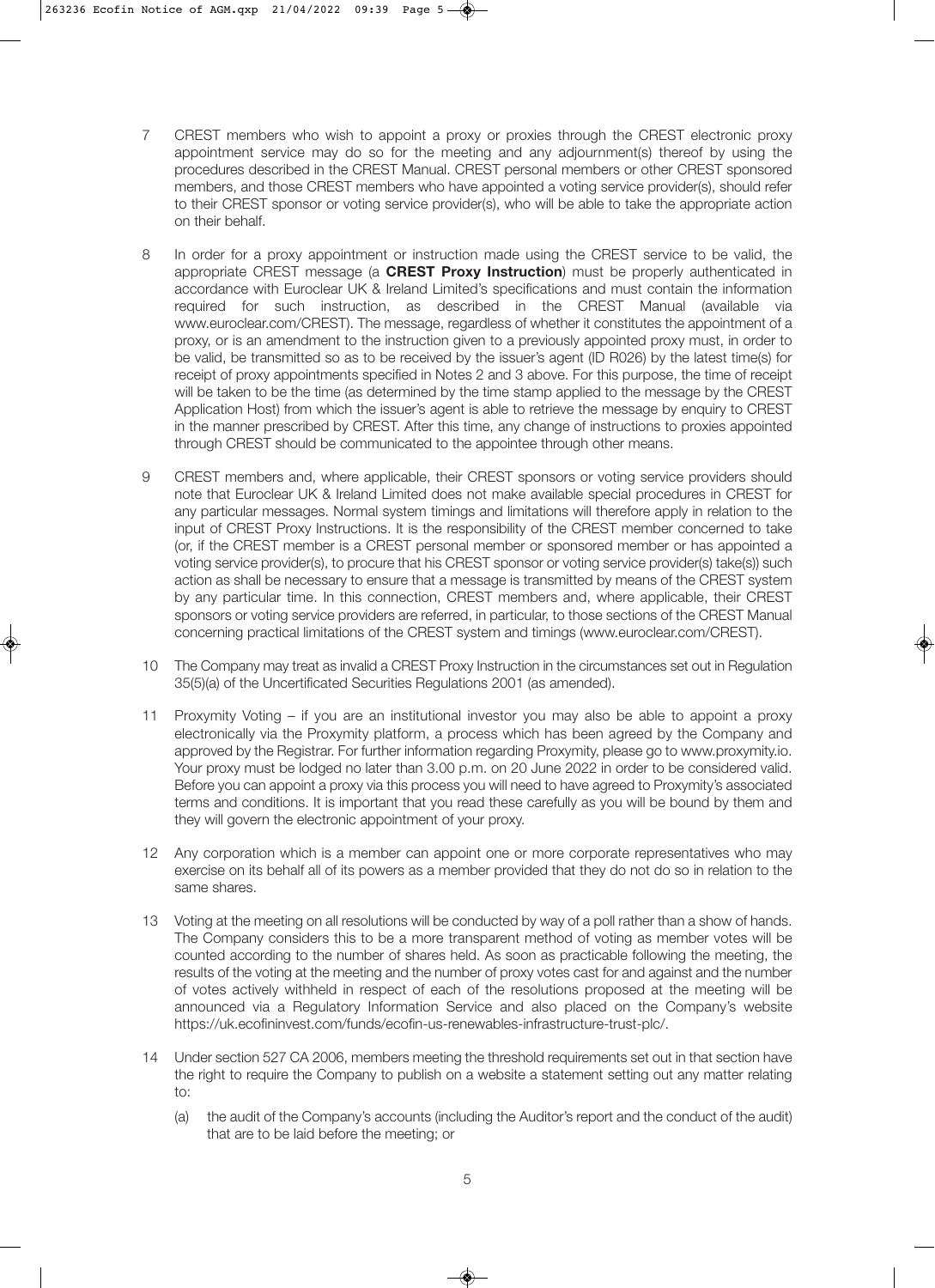(b) any circumstance connected with an Auditor of the Company ceasing to hold office since the previous meeting at which annual accounts and reports were laid in accordance with section 437 CA 2006.

The Company may not require the members requesting any such website publication to pay their expenses in complying with sections 527 or 528 CA 2006. Where the Company is required to place a statement on a website under section 527 CA 2006, it must forward the statement to the Company's Auditor not later than the time when it makes the statement available on the website. The business which may be dealt with at the meeting includes any statement that the Company has been required under section 527 CA 2006 to publish on a website.

- 15 Any member attending the meeting has the right to ask questions. The Company must cause to be answered any question relating to the business being dealt with at the meeting put by a member attending the meeting. However, members should note that no answer need be given in the following circumstances:
	- (a) if to do so would interfere unduly with the preparation of the meeting or would involve a disclosure of confidential information;
	- (b) if the answer has already been given on a website in the form of an answer to a question; or
	- (c) if it is undesirable in the interests in the Company or the good order of the meeting that the question be answered.
- 16 As at 14 April 2022, being the latest practicable date prior to the printing of this Notice, the Company's issued capital consisted of 125,053,498 ordinary shares carrying one vote each. Therefore, the total voting rights in the Company as at 14 April 2022 are 125,053,498.
- 17 This Notice, together with information about the total numbers of shares in the Company in respect of which members are entitled to exercise voting rights at the meeting as at 14 April 2022, being the latest practicable date prior to the printing of this Notice and, if applicable, any members' statements, members' resolutions or members' matters of business received by the Company after the date of this Notice, will be available on the Company's website https://uk.ecofininvest.com/funds/ecofin-usrenewables-infrastructure-trust-plc/.
- 18 Any electronic address provided either in this Notice or in any related documents (including the Form of Proxy) may not be used to communicate with the Company for any purposes other than those expressly stated.
- 19 Under sections 338 and 338A CA 2006, members meeting the threshold requirements in those sections have the right to require the Company:
	- (a) to give, to members of the Company entitled to receive notice of the meeting, notice of a resolution which may properly be moved and is intended to be moved at the meeting, and/or
	- (b) to include in the business to be dealt with at the meeting any matter (other than a proposed resolution) which may be properly included in the business.

A resolution may properly be moved or a matter may properly be included in the business unless:

- (a) (in the case of a resolution only) it would, if passed, be ineffective (whether by reason of inconsistency with any enactment or the Company's constitution or otherwise),
- (b) it is defamatory of any person or
- (c) it is frivolous or vexatious.

Such a request may be in hard copy form or in electronic form, and must identify the resolution of which notice is to be given or the matter to be included in the business, must be authorised by the person or persons making it, must be received by the Company not later than 11 May 2022, being the date six clear weeks before the meeting, and (in the case of a matter to be included in the business only) must be accompanied by a statement setting out the grounds for the request.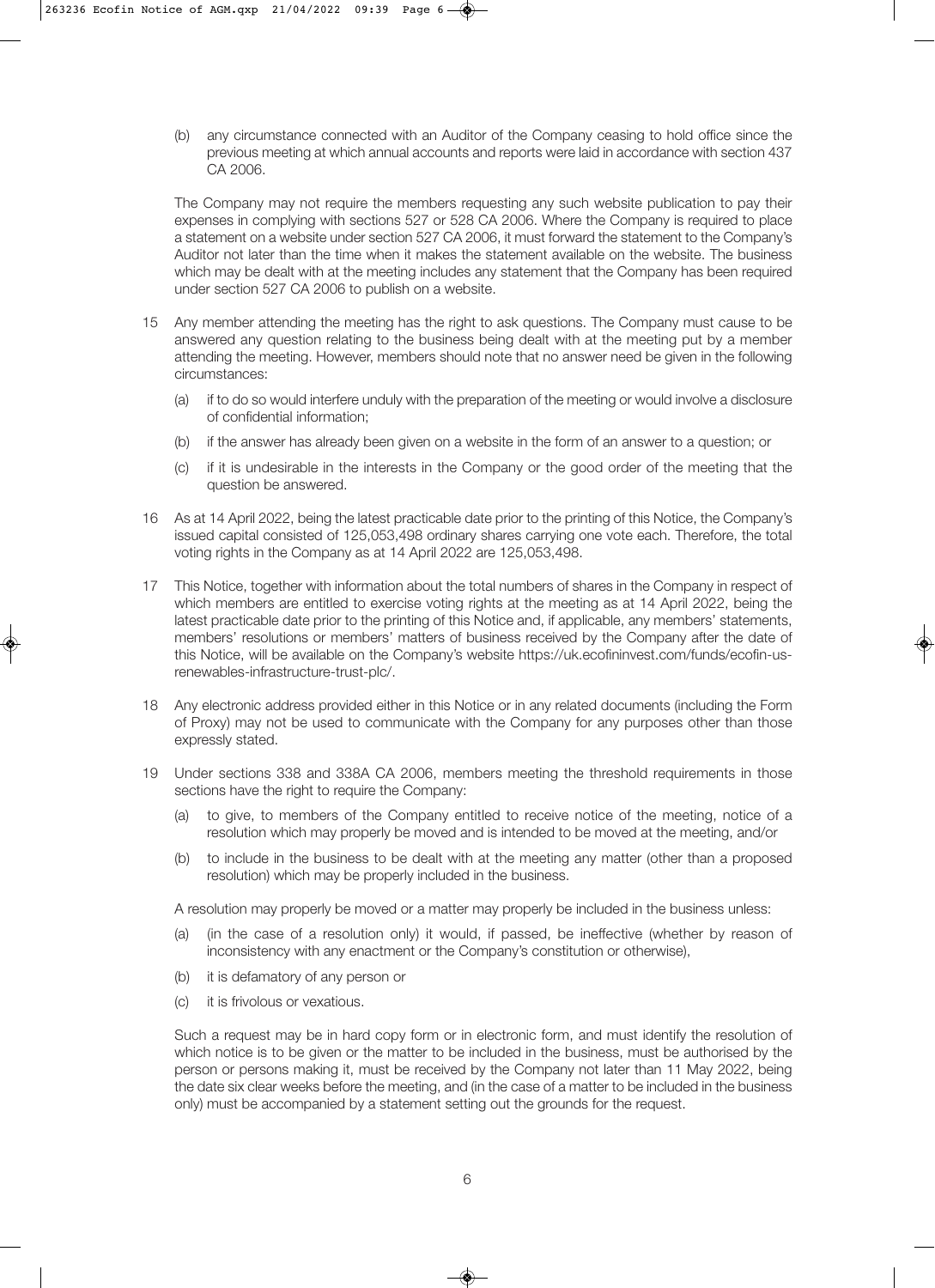- 20 Copies of the letters of appointment between the Company and its Directors will be available for inspection at the registered office of the Company between 9.00 a.m. and 5.00 p.m. on any weekday (Saturdays, Sundays and UK Public Holidays excluded) until the date of the meeting and also on the date and at the place of the meeting from 9.00 a.m. until the conclusion of the meeting.
- 21 Your personal data includes all data provided by you, or on your behalf, which relates to you as a shareholder, including your name and contact details, the votes you cast and your Shareholder Reference Number (attributed to you by the Company). The Company determines the purposes for which and the manner in which your personal data is to be processed. The Company and any third party to which it discloses the data (including the Company's Registrar) may process your personal data for the purposes of compiling and updating the Company's records, fulfilling its legal obligations and processing the shareholder rights you exercise. https://uk.ecofininvest.com/rnew/privacy-policy/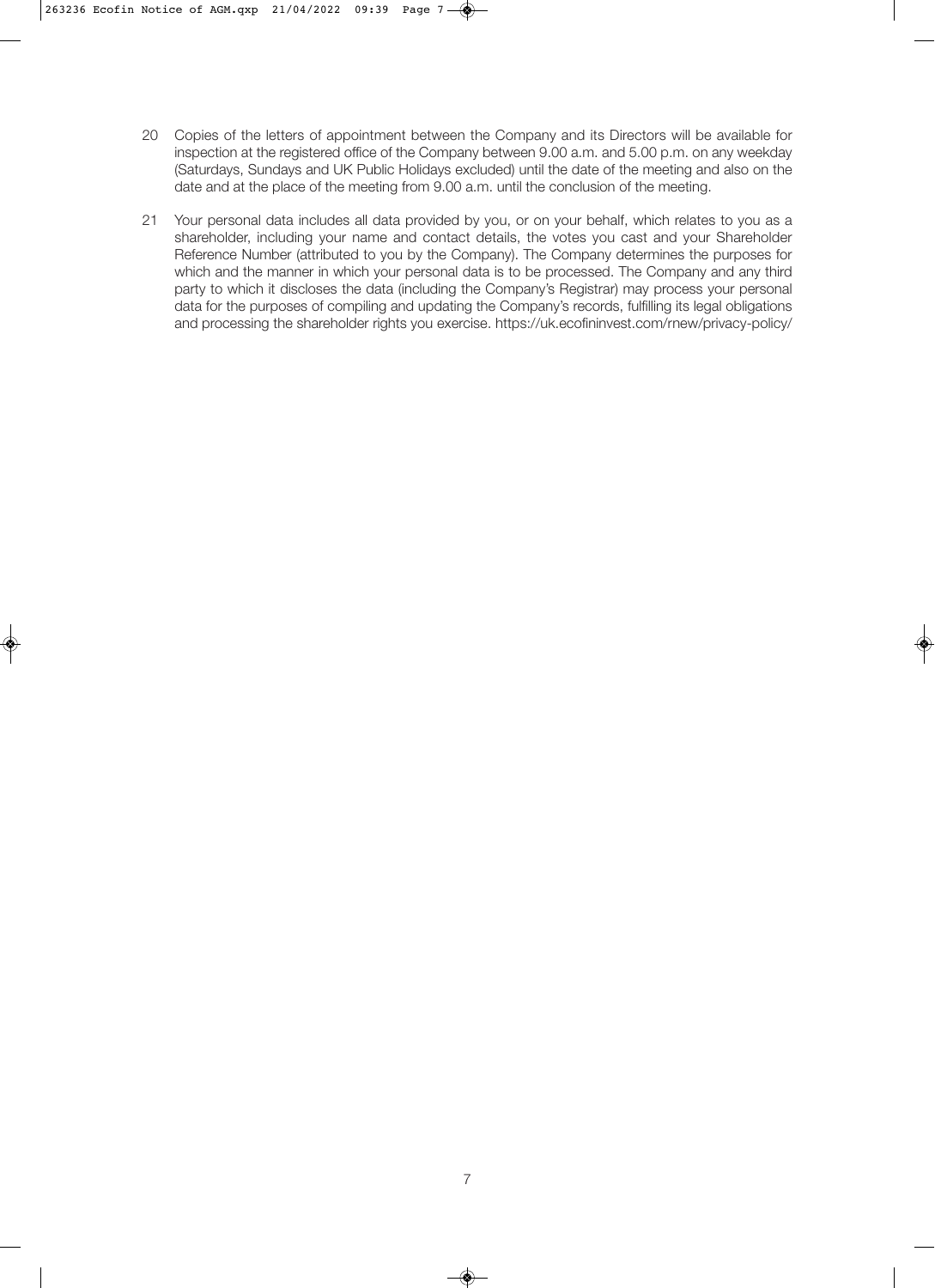# **Explanatory notes to Resolutions**

#### **Annual report and accounts (Resolution 1)**

The Directors are required to present to shareholders at the AGM the Annual Report and Accounts (**Annual Report**) for the period from the date of incorporation to 31 December 2021 (the **Period**). These include the report of the Directors, the financial statements, and the report of the Auditor on the financial statements and on those parts of the Directors' Remuneration Report that are capable of being audited. Shareholders are being asked to receive the Annual Report.

#### **Directors' Remuneration Report (Resolution 2)**

Shareholders will be asked to receive and approve the Directors' Remuneration Report for the Period. The Directors' Remuneration Report is set out in full on pages 54 to 56 of the Annual Report and it gives details of the Directors' remuneration for the Period.

The vote on the Directors' Remuneration Report is advisory in nature and the Directors' entitlement to remuneration is not conditional on it being passed.

## **Directors' Remuneration Policy (Resolution 3)**

Under the CA 2006, the Company is required to present a Directors' Remuneration Policy for approval by shareholders at least every three years.

Shareholders will be asked to receive and approve the Directors' Remuneration Policy which is set out in full on pages 54 and 55 of the Directors' Remuneration Report contained within the Annual Report. The Directors' Remuneration Policy sets out the Company's policy with respect to the making of remuneration payments and payments for loss of office to Directors and it is intended to take effect immediately following its approval at the AGM on 22 June 2022. The vote on the Directors' Remuneration Policy is binding since, in general terms, once the Directors' Remuneration Policy becomes effective, the Company will only be able to make a remuneration payment to a current or a prospective Director or a payment for loss of office to a current or past Director if that payment is either consistent with the Directors' Remuneration Policy or, if it is inconsistent with the Directors' Remuneration Policy, an amendment to the Directors' Remuneration Policy authorising the Company to make the payment is approved by a separate shareholder resolution.

If the resolution is not passed, the Company will seek shareholder approval for a revised Directors' Remuneration Policy before the 2023 AGM. In the meantime, the current Directors' Remuneration Policy shall continue in effect.

## **Dividend Policy (Resolution 4)**

Shareholders will be asked to approve the Company's policy with respect to the payment of dividends. The Directors' policy is to pay dividends on a quarterly basis in May, August, November and February in respect of each financial accounting year. The timing of the proposed regular three-monthly payments means that shareholders do not have the opportunity to vote on a final dividend recommended by the Directors. The Directors recognise the importance of shareholder engagement, even though not required by any regulations, and shareholders are being given the opportunity to vote on the proposed dividend policy.

## **Reappointment of all Directors standing for election (Resolutions 5 to 8)**

In accordance with Article 91 of the Company's Articles of Association and the provisions of the UK Corporate Governance Code, the Directors have resolved that they will all retire at every annual general meeting and that those wishing to serve again shall offer themselves for re-election by the shareholders. As Directors were not elected at the time of the Company's IPO, all Directors stand to be elected by shareholders at the AGM of the Company, being the first such meeting. Biographical details of each of the proposed candidates for election can be found on pages 49 and 50 of the Annual Report.

The Board has determined that, in its judgement, all of the Non-Executive Directors being proposed for reelection meet the independence criteria prescribed in the UK Corporate Governance Code as all are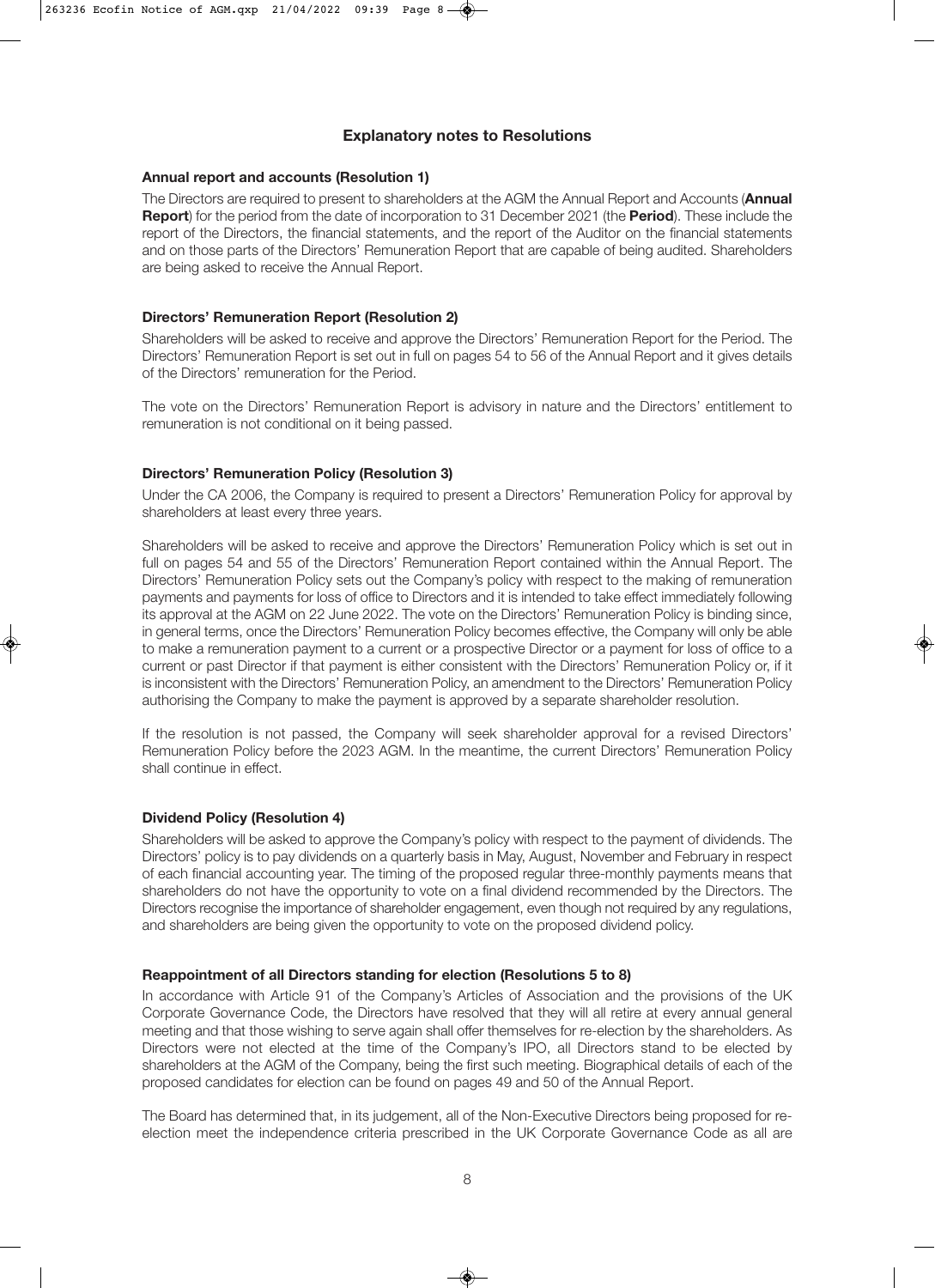independent in character and judgement and there are no relationships or circumstances which are likely to affect, or could appear to affect, their judgement.

Patrick O'Donnell Bourke (Resolution 5) – Patrick is an experienced board member with more than 25 years of experience in energy and infrastructure, especially renewable energy. He also has significant international investment experience, particularly in Europe, the U.S. and Australia.

David Fletcher (Resolution 6) - David has a strong accounting and financial background, having held the office of Finance Director at Stonehage Fleming Family & Partners Limited. He is a chartered accountant.

Tammy Richards (Resolution 7) - Tammy is an experienced risk management professional with expertise in structured finance and a history of leadership in a global financial services business. She spent over 30 years at GE Capital in the risk management function, with more than 10 years in the energy sector.

Louisa Vincent (Resolution 8) - Louisa has had a 30-year career in financial services working globally in institutional, wholesale and retail financial services, most recently at Lazard Asset Management Limited where she was Managing Director, Head of Institutions, with overall responsibility for the firm's institutional clients.

#### **Auditors (Resolutions 9 and 10)**

The Company is required at each general meeting at which accounts are presented to appoint Auditors to hold office until the next such meeting.

BDO LLP, who have been in office since the Company's IPO, have indicated their willingness to continue in office. Accordingly, Resolution 9 appoints BDO LLP as Auditors to the Company and Resolution 10 authorises the Audit Committee to fix their remuneration.

#### **Authority of Directors to allot shares (Resolution 11)**

The authority given to the Directors to allot further shares in the capital of the Company requires the prior authorisation of the shareholders in general meeting under section 551 CA 2006. Upon the passing of Resolution 11, the Directors will have authority to allot shares up to an aggregate nominal amount of \$125,053 which is approximately 10 per cent. of the Company's current issued ordinary share capital as at 14 April 2022, being the latest practicable date before the publication of this Notice), at a price of not less than the Net Asset Value per ordinary share in the capital of the Company as close as practicable to the allotment or sale.

## **Disapplication of pre-emption rights (Resolution 12)**

If the Directors wish to exercise the authority under Resolution 11 and offer shares (or sell treasury shares) for cash, the CA 2006 requires that unless shareholders have given specific authority for the waiver of their statutory pre-emption rights, the new shares must be offered first to existing shareholders in proportion to their existing shareholdings. In certain circumstances, it may be in the best interests of the Company to allot new shares (or to grant rights over shares) for cash or to sell treasury shares for cash without first offering them to existing shareholders in proportion to their holdings.

Resolution 12 would authorise the Directors to do this by allowing the Directors to allot shares for cash or sell treasury shares for cash (i) by way of a rights issue or by way of an open offer or other pre-emptive offer of securities otherwise than strictly pro rata (and on the basis that the Directors can make exclusions or such other arrangements as may be appropriate to resolve legal or practical problems, such as fractional entitlements and foreign securities laws), or (ii) otherwise up to an aggregate nominal value of \$125,053 (representing approximately 10 per cent. of the issued ordinary share capital of the Company on 14 April 2022, being the latest practicable date prior to the publication of this Notice).

Any issue of shares will be at a price of not less than the prevailing Net Asset Value per ordinary share. Any use of these authorities is therefore expected to avoid any dilution of the Net Asset Value per existing ordinary share held by shareholders. This authority will expire immediately following the annual general meeting in 2023 or on 30 June 2023, whichever is the earlier.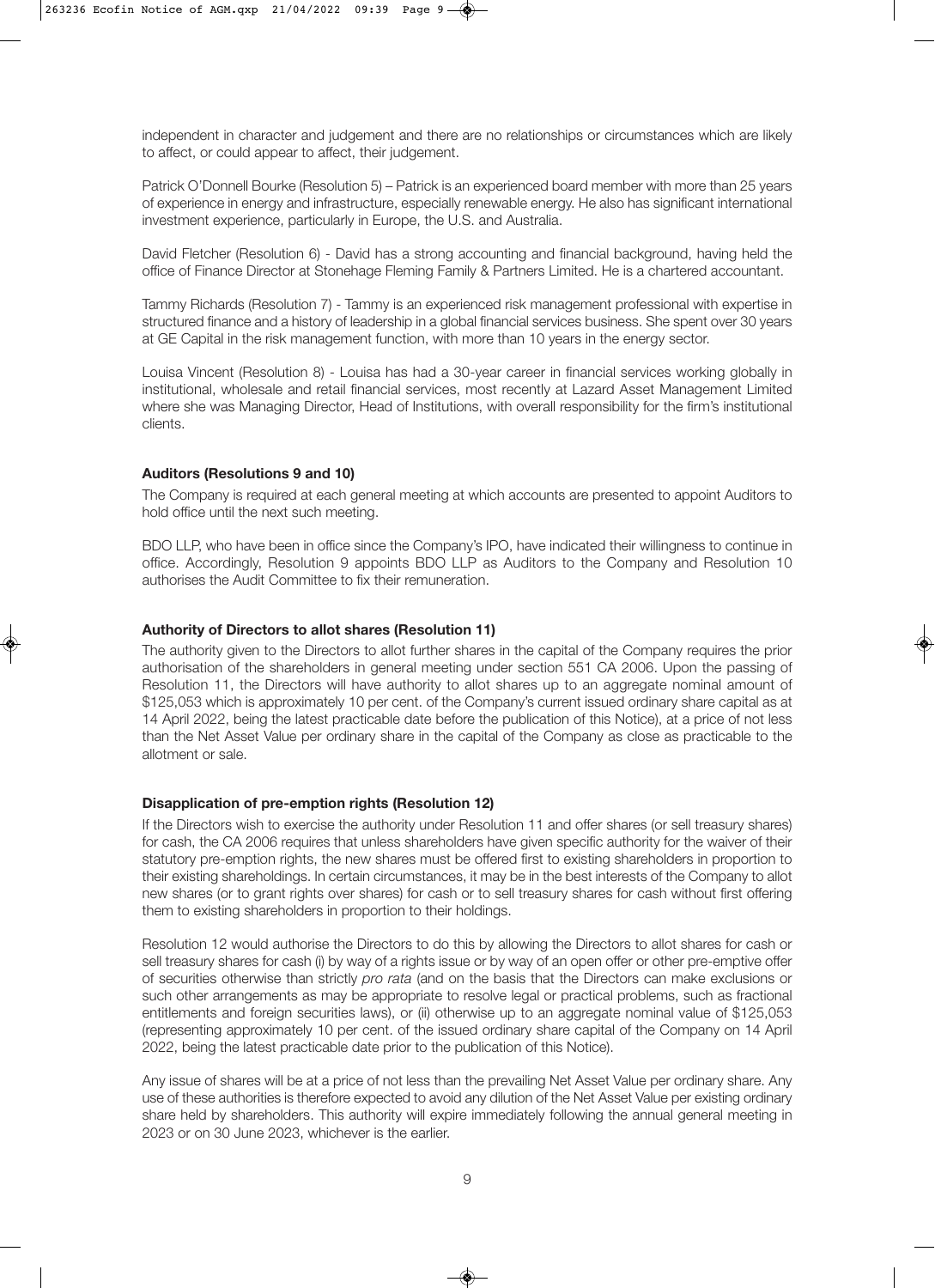The Directors intend to renew such authority at successive annual general meetings in accordance with current best practice.

#### **Authority for the Company to purchase its own shares (Resolution 13)**

This Resolution is to authorise the Company to buy back up to 18,745,519 Ordinary Shares. The authority will expire at the conclusion of the annual general meeting in 2023 or 30 June 2023, if earlier, following the Resolution being passed. The Board intends to seek renewal of this authority at subsequent annual general meetings in accordance with current best practice.

The Resolution specifies the maximum number of Ordinary Shares which may be purchased (representing 14.99 per cent. of the Company's issued ordinary share capital as at 14 April 2022) and the maximum and minimum prices at which they may be bought, exclusive of expenses, reflecting the requirements of the CA 2006 and the Listing Rules.

The Directors have no present intention of exercising this power and the granting of this authority should not be taken to imply that any Ordinary Shares will be purchased. No purchase of Ordinary Shares will be made unless it is expected that the effect will be to increase earnings per share as well as net asset value per share and the Directors consider it to be in the best interests of all shareholders. The Directors would only authorise such purchases after careful consideration, taking account of other investment opportunities, appropriate gearing levels, the effect on earnings per share and the overall financial position of the Company.

Under the CA 2006, the Company is allowed to hold its own shares in treasury following a buy back, instead of having to cancel them. This gives the Company the ability to re-issue treasury shares quickly and costeffectively and provides the Company with additional flexibility in the management of its capital base. Such shares may be resold for cash but all rights attaching to them, including voting rights and any right to receive dividends are suspended whilst they are held in treasury. If the Board exercises the authority conferred by Resolution 13, the Company will have the option of either holding in treasury or of cancelling any of its own shares purchased pursuant to this authority and will decide at the time of purchase which option to pursue.

As at 14 April 2022 being the latest practicable date before the publication of this Notice, the Company held no shares in treasury.

#### **Additional authority for the Directors to allot shares of up to an additional nominal amount of US\$125, 053 (representing approximately 10 per cent. of the issued share capital and disapply pre-emption rights (Resolutions 14 and 15)**

As explained in the Annual Report, through the Company's Investment Manager, the Company continues to see a large number of attractive and prospective investment opportunities in its target market. After due consideration of the Company's strategy, the Directors have concluded that it is appropriate to seek these additional authorities to allot new ordinary shares and raise additional capital in the Company to enable it to take advantage of investment opportunities.

If shareholders grant the authorities in Resolutions 14 and 15 to allot new ordinary shares it will provide the flexibility to take advantage of investment opportunities, as and when they arise, to help grow the Company. The Directors believe that an increase in the size of the Company would improve liquidity and make the Company more attractive to a wider range of investors which would result in a broader investor base. Given the investment opportunities in the market this should enable the Company to grow, which in turn will spread fixed costs over a larger capital base and reduce ongoing charges per ordinary share in the capital of the Company. The proposal is that the net proceeds of any allotment of new ordinary shares will be invested in Renewable Assets in accordance with the Company's investment objective and Investment Policy, as well as for working capital purposes.

The authorities in Resolutions 14 and 15 are in addition to the authorities in Resolutions 11 and 12. If approved by shareholders, Resolution 14 will authorise the Directors to allot up to an aggregate nominal amounts of US\$125, 053 which is approximately 10 per cent of the Company's current issued ordinary share capital (Ordinary Shares), representing a maximum of *12,505,300* Ordinary Shares, at a price of not less than the Net Asset Value per ordinary share in the capital of the Company as close as practicable to the allotment or sale; and Resolution 15 will give specific authority to the Directors to disapply statutory preemption rights, which means it will not have to offer new shares first to existing shareholders in proportion